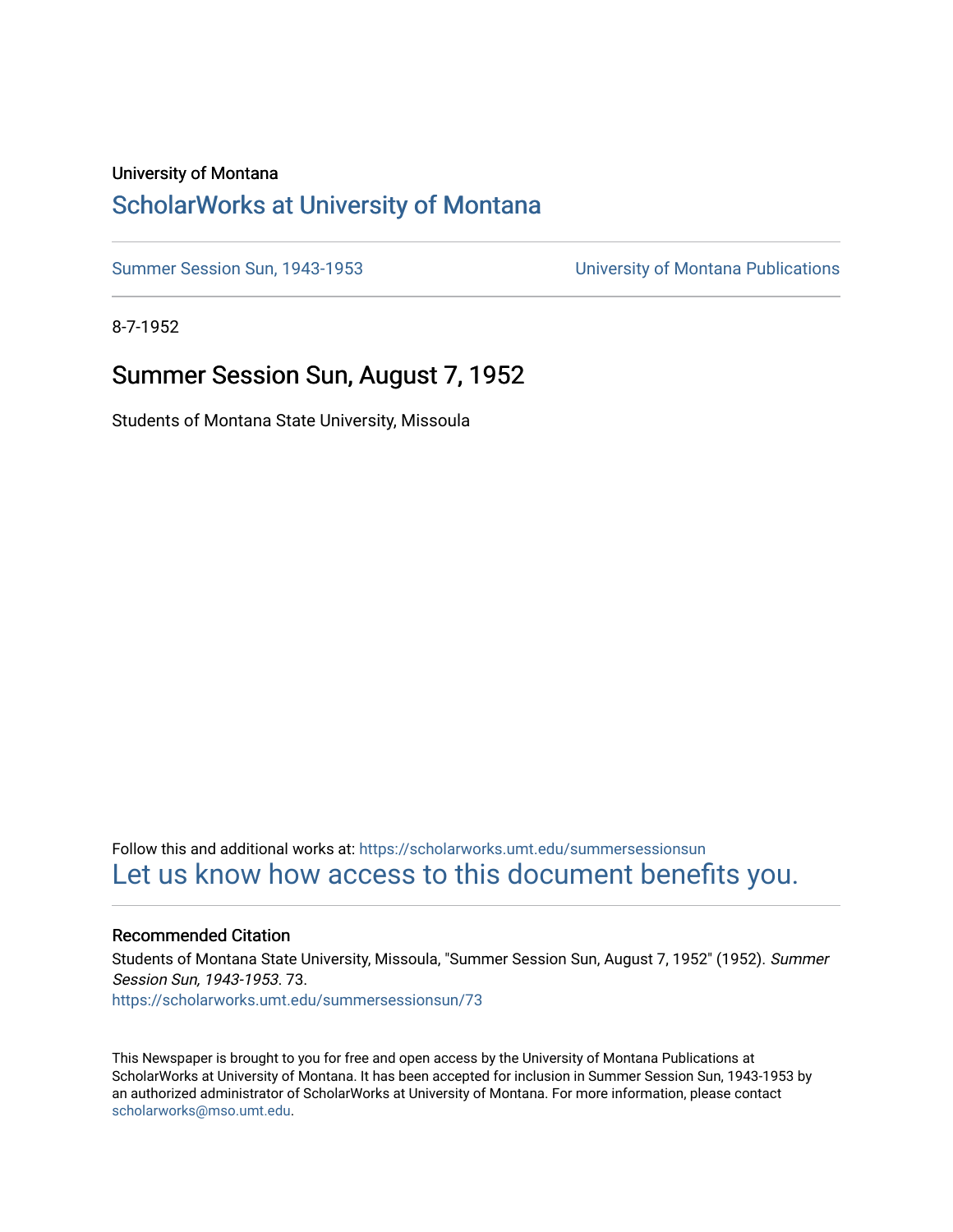

In an address last night to the Writers' Conference, Montana author Norman A. Fox called upon the citizens of the state to accept the challenge left to them by Joseph Kinsey Howard—that of becoming less selfish human beings.

Speaking to nearly 100 authors, guests, and visitors from throughout the United States, Fox spoke on "Joseph Kinsey Howard, the Writer." In his prepared text he outlined the accomplishments of the author of "Montana, High, Wide and Handsome" and asked his audience to accept the bequest Howard had left them.

Fox, who was a personal friend of the late author, said that Howard had "built a record that stands for himself as four-square." He praised his industry and pointed to courage and care as the two great qualities which Howard possessed.

He pointed to the courage Howard must have possessed in being able to criticize the state he loved so well. He said that he was one of the forerunners of regional criticism and that many authorities look to "Montana, High, Wide, and Handsome" as the beginning of the West's criticism of itself.

"Care was the other ingredient of the man: minute, unceasing care,' Fox emphasized in his evaluation of the man. He gave numerous accounts of small, painstaking tasks which Howard undertook in order that his writing might be more complete.

In a short discussion of Howard's last book, "Strange Empire," to be published Oct. 8 by William Marlow and company, the Great Falls author said that it had been a life-long work for Howard.

"He wrote the story once a number of years ago, but no publisher would accept it. So he began again. Such an undertaking took courage," Fox said. "Strange Empire" deals with the Louis Reoul rebellion of the 1880's and Fox feels that it is the definitive work on that tragic story. Time and again he gave examples of how Howard would spend hours, sometimes days, searching for the right word, the right fact.

In reviewing the works of the late author, Fox said that he had, in the measurement of words, not written a great deal, but that it was the quality and not the quantity that made Howard a great writer.

In conclusion Fox said that Howard had left Montanans and all writers the challenge of courage and care. He went on to say:

"But there is a bigger heritage, a bigger challenge, that Joe Howard has bequeathed us, for he was first of all a citizen of the world, (please see page three)



The enrollment at the Univer-sity is expected to increase by more than 50 per cent during the 1950's, according to figures released by the president's office today.

New student applications for admission into the University have increased sharply. High school students accepted for enrollment at the present time have increased more than 10 per cent over the same period a year ago, and applications of men have increased nearly 30 per cent.

Veteran applications have increased over last year, but the total number of veterans who will attend school is still small.

College enrollments throughout the country decreased 10 per cent last year below the enrollment of two years ago. This is believed to be due not only to the graduation of veteran students, but the number of non-veteran students has been steadily increasing.

# **Operas To Be Presented Tonight at 8:15 in Simpkins**

Two operas, Kurt Weill's "Down in the Valley," and the Gilbert and Sullivan "Trial by Jury," will be presented by the summer opera workshop tonight at 8:15 in Simpkins Little theater.

The operas are a feature of the northern Rocky Mountain roundup of regional arts which is in its second and final week. Tickets to the operas may be purchased at the box office of the theater, or from students in the music school.

Six members of the teaching staff have pooled resources to produce the two musical works. Stanley K. Hamilton, director of the summer theater is stage director; David Weiss, technical director, fills the same capacity for the production; Professor John Lester is the musical director; Stephen Niblack, director of choral work at Missoula county high school, is choral assistant, and Lois Cole and Bernice Ramskill, staff pianists and teachers, are pianists for the productions.

"Down in the Valley" is based upon a breach of promise suit in an English court. Both operas have

been popular with audiences wherever they have been produced.

Participants in the operas will get a good workout Thursday night, for many of them will sing dual roles. In addition to a large cast of square dancers, bridesmaids, a jury, and a large chorus, the following principals will play the parts indicated.

"Trial by Jury;" "Judge," James Cole; "Plaintiff," Marajean Bridenstine; "Counsel," Coyne Burnett; "D e f e n d a n t," Erwin Overby; "Foreman," George Lewis; and "Usher," Neil Dahlstrom.

"Down in the Valley": "Brack Weaver," George Lewis; "Jennie Parsons," Ruth Palmer; "Thomas Bouche," Neil Dahlstrom; "The Leader," James Cole; "The (please see page three)



**. PRESENTED TONIGHT—Leading the rehearsals on the two operas to be presented at 8:15 tonight in Simpkins Little theater are Stanley K. Hamilton (arrow at left), University theater director, and John Lester (arrow at right), professor of music.**

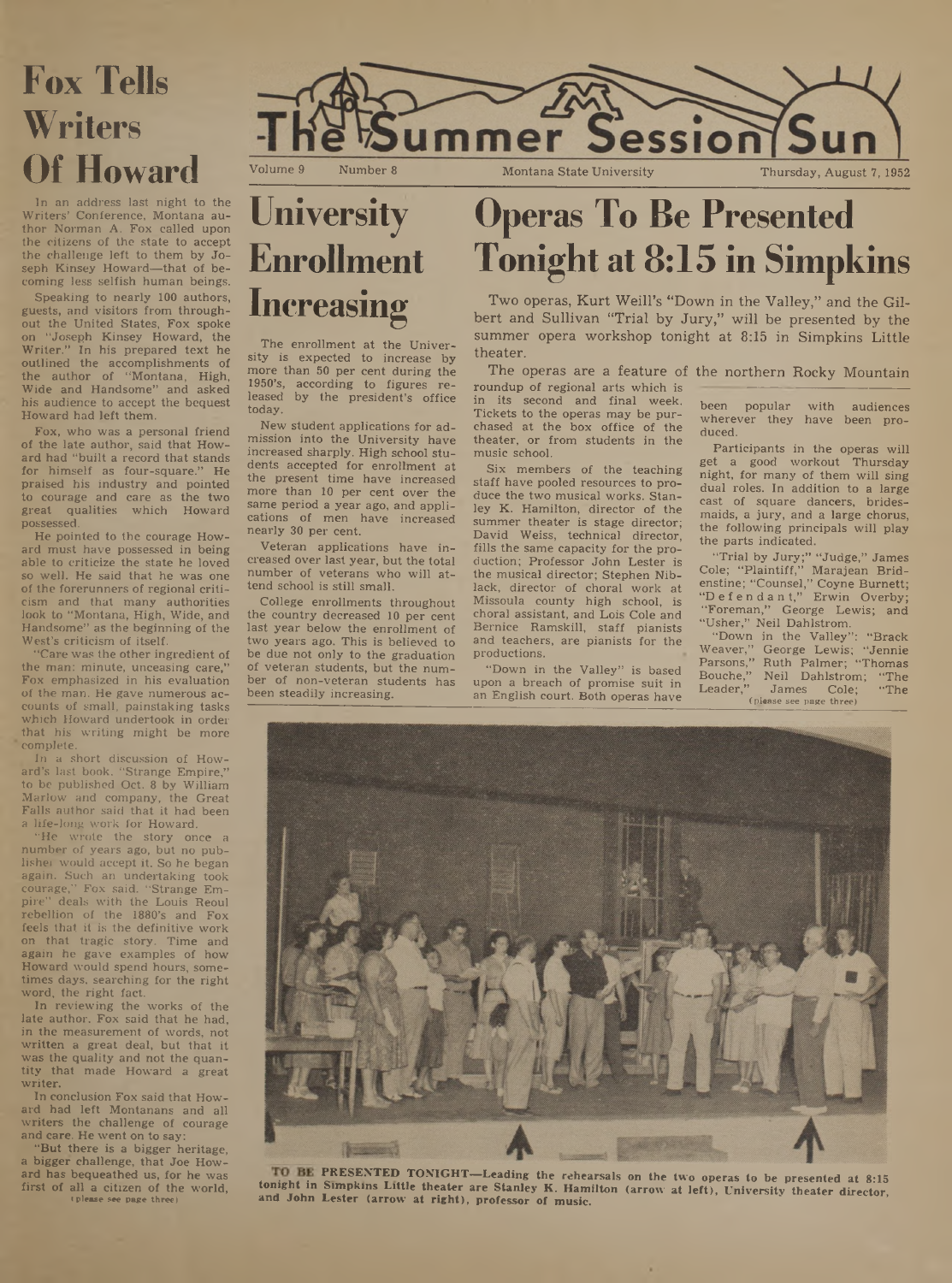#### **2 SUMMER SESSION SUN Thursday, August 7, 1952**



# **Patrons of the Arts . . .**

It was several years ago that a displaced New Yorker, lounging unhappily in Corbin hall, was heard to mutter "There just ain't no culture in Montana." The remark has been repeated in varying degrees of profundity over the years concerning various parts of the country and, indeed, about the nation as a whole.

The latest, and some of the more learned expressions of this sentiment, have been made at some of the recent meetings of the Writer's conference. The argument seems to go something like this: being a producer or interpeter of culture in America is economically unfeasible because there is no market among the people. There is no market because there "ain't no culture.'

And some of the comments on this situation are these:

Creative endeavor flowered under the patron system of the Renaissance. The death of the patron system and the rise of democracy has made creative art impossible or useless because of the lack of appreciation or markets. The desirability of federal aid grants to artists was suggested and discussed.

The more immediate possibility of American universities replacing the patrons of the middle ages was commented on.

It was suggested that the artist must content himself to write only for the elite few, or even for his own personal satisfaction.

These comments and suggestions are all valid enough so far as they go, but it is possible that like the fish wondering where the sea is, the people gathered here to discuss and bemoan the status of the artist have overlooked the one ultimate solution to the lack of an appreciative audience? It is not a spectacular or immediate solution, but is, simply, that the obvious patron of the arts in a democracy are the people. And they will become patrons as the result of groups like this one gathered here on this campus, and their friends whom they will urge to return with them next year.

The solution lives with the several new people who will attend the community concerts each year, and with the widening group of artists who are touring the country presenting their work directly to the people. Inevitably, there are a number of people who attend these gatherings in order "to be cultured," but the majority will return, with their friends, to absorb and appreciate a culture.

It is possible, then, that the ultimate goal of the Writer's Conference is not to produce more artists, but to stimulate and widen an appreciative audience. They, because of this and other meetings with the artists of our time, will read things they ordinarily wouldn't read, look at things they wouldn't otherwise have a chance to look at, practice arts and crafts they wouldn't have an opportunity to work with. And they will also listen to a great deal of talk about subjects which they will remember and investigate—to the benefit of artists both past and present.  $-B.G.$ 

## **Historical Art Objects Shown**

Works of art designed to show cultural development of Montana from the territorial period to recent times are now on exhibit in the east end of the Student Union lounge, according to Dr. Paul C. Phillips, director of the university museum and the Northwest historical collection.

The exhibit will include a number of paintings by Montana artists or paintings of subjects relating to Montana, examples of fine glass objects, china, and household utensils, as well as antique furniture from early Montana homes.

The paintings will date back to Tofft, who was painting in Montana before it was a territory, and will include work by such men as Sharp, Maurois, Colling, and Paxson.

"One of the most interesting paintings by Paxson is 'Defiance,' recently loaned to the museum by David MacClay of Missoula," Phillips said.

The fine glass objects include individual pieces by Aurene and Quizal, and there will be an exhibit of antique furniture from the living room of C. P. Higgins, who donated the land where the University now stands.

The exhibit will be open every afternoon from 4 to 5, as long as people continue to come, Phillips said.

#### **OLSEN APPOINTED MINES COACH**

Ralph K. Olsen of Salt Lake City has been named as head coach at the Montana School of Mines at Butte, it was announced Saturday by school officials there. Olsen is a former lineman for the Green Bay Packers.

The former all-Skyline conference center from the University of Utah will take over the coaching duties of Andrew Slatt, who resigned.

In addition to coaching, Olsen will instruct physical education at the school, Dr. J. R. VanPelt, president of the school, said.

#### *Free Class Ads . . .*

WANTED: This paper will carry classified<br>who and for students every week without<br>charge. They must be genuine, legitimate<br>charge. They must be genuine, legitimate<br>interest and value to students or faculty.<br>Bring or mail yo

BOAT—Plywood, 12' long, 4' wide, 17 to<br>24'' deep. Front deck, 3 seats. Excellent<br>condition. See MacDougall at University<br>Press.

FOR SALE: 33-foot modern house trailer 625 East Front street. See Mr. Gerber.

FREE: One lonely little puppy looking for a good home. No. 2 Ravalli in the Strip Houses. Call before 6 p.m.

LOST: Glasses, brown plastic rim in tan n Practice hall and Craig hall. Gladys Lewis. 409 McLeod.

# **Graduation Program Announced**

Luther A. Richman, newly appointed dean of the music school, will give the commencement address at the summer graduation exercises Aug. 21. The subject of his address will be, "The Fine Arts and Living."

There are 72 applicants for bachelor of arts degrees and <sup>61</sup> applicants for master's degrees, according to the admissions office.

The commencement will start at 8 p.m. in the Student Union auditorium. It will be preceded by a commencement march of candidates to the auditorium from Main hall, according to O. J. Bue, chairman of the commencement committee.

The exercises will begin with an organ prelude by Mrs. DeLoss Smith, professor of organ, playing a choral by Bach, "Alas! What Must I, a Sinner, Do?"; and Partite <sup>1</sup> and 10; followed by Sonata No. 7, Op. 127 by Rheinberger.

The processional, also by Mrs.<br>mith, will be "Processional Smith, will be "Processional March, Op. 41, No. 5" by Guilmant. Following the processional. Rev.

M. J. McPike, pastor of the First Baptist church, will give the invocation.

The exercises will then have music presented by the summer ensemble under the direction of John Lester, with Lois Cole accompanying. Their selections will be "The Lord's Prayer," by Malotte, and "Forever Worthy Is Thy Lamb," by Tschaikovsky.

Following the music, Dean Luther A. Richman of the School of Music will give the address, "The Fine Arts and Living."

Gordon B. Castle, senior aca-demic dean, and J. E. (Burly) Miller, chairman of the department of history, will then present the candidates for the degrees. Pres. Carl McFarland will confer the degrees.

Following the conferring of degrees, the National Anthem will be sung, accompanied by Mrs. Smith.

The commencement benediction will be given by the Rev. Father Thomas Fenlon, Newman dub chaplain.

For the recessional Mrs. Smith will play the "Triumphal March" from "Naaman," by Costa.

Immediately following the exercises, a reception will be held in the Student Union lounge. Miss Catherine White, assistant librarian, is in charge of the reception.

No tickets will be used for the ceremonies and the public is cordially invited to attend both the exercises and the reception, according to Mrs. Armsby, secretary of the commencement committee.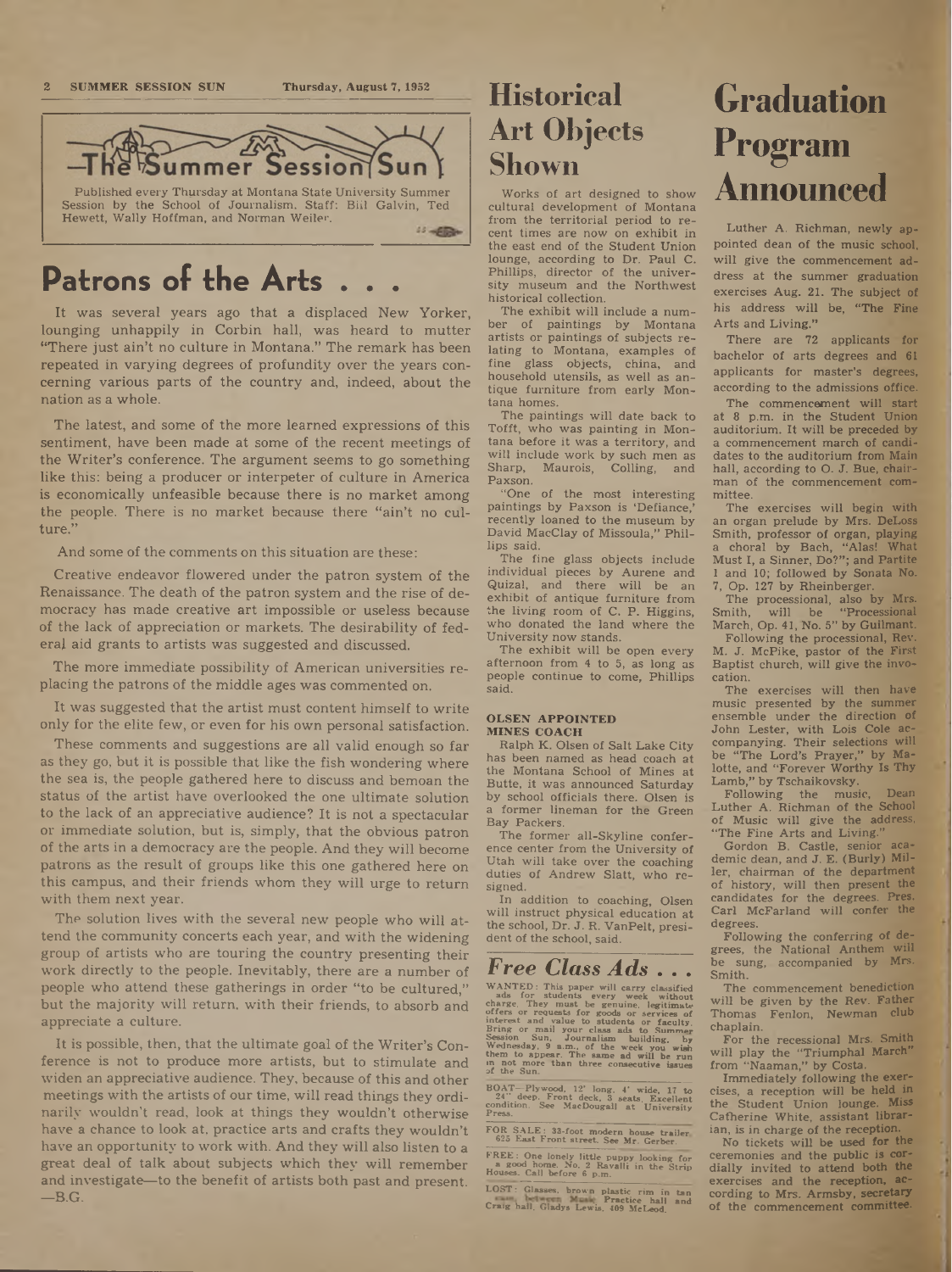## $$ *Of Europe From Comics to Novel*

Dr. Leslie A. Fiedler said in a lecture Tuesday evening that America is the hope of the world and that we must try to be all that others think we are.

Fiedler is here at MSU taking part in the Writer's Conference. For the past year he has been and will be for the next year teaching at the University of Rome in Italy under a Fulbright scholarship.

From Italy he arrived to his rediscovery of America and found the songs of Johnnie Ray and the writing sensation of Micky Spillane entertaining America. His eyes



Were met by the ugly buildings and dirty cities. He was overcome, after a year abroad, by the American people and by the health and wealth they reflected.

#### **How Others See Us**

"How little we realize what we mean to others and how needed we are over there," he said. You must go away from America to see it as others do, and to gain a prospective of the effect America has had on the rest of the world.

The Americanization of Europe has reached down to the lowest degrees, where comic books are the rage, to the highest form of intellectual life where the novel has played a very important part. In this latter group, he said, the short stories, hovels and plays have had a tremendous effect. The Italians have translated all the best in literature, especially American literature, he said, because to some it is exotic, alive and optimistic. To others it is capable of expressing the isolationist feeling that they feel in their everyday existence. But to many American literature and artistic achievement expresses the symbol and promise of freedom.

But we also present a picture of confusion and contradiction that

completely amazes Europeans. Dr. Fiedler presented three examples. One of a young American schoolteacher in Italy who had never heard of one of our greatest poets. Another of three American women who had never heard of anyone in American letters. And a third of an American official who disclaimed our best writers by saying that they do not represent the real America.

Thus they read one of our novelists and like him but talk to one of our tourists, officials, or military and find an entirely different opinion or, what is even more tragic, no opinion at all.

But dispite the confusion, Fiedler said, the American artist has caused a revival in Italy. They have acted as a shot in the arm and Dr. Fiedler was pleased to note that the patient, artistically, was doing nicely.

## **Bue Will Show Convention Movies**

Samples of what the nation saw in the television coverage of the national political conventions will be shown Monday evening at <sup>8</sup> in Journalism 304, by O. J. Bue, professor of journalism.

Bue covered both conventions for NBC, and during the Democratic convention edited kinescope film, a film recording of television broadcasts. He brought two 30 minute reels of this film back with him and will show them Monday night on a movie projector.

## **Fox Speaks Of Howard**

#### (continued from page one)

a man who believed that man's need is to evolve into a less selfish being. I speak of a cause beyond creed and color, beyond politics and personality. That cause was his, and it should be ours. I hope you will think about it."

Henry Larom, director of the Regional Arts roundup, introduced Fox as the principal speaker of the evening. Other writers at the banquet included Peggy Simpson Curry, Van Wyck Brooks, David Davidson, Hilde Abel, and Dorothy Johnson.

## *Two Operas To Be Presented*

#### icontinued from page one)

P r e a c h e r," Coyne Burnett; "Guard," Ward Smith; "Father," Glen Resnor; "Three Men," Swain Myrdal, Rudolph Wirth, and Robert Struckman; and "Two Women," Lea Myrdal, and Marajean Bridenstine.

## **Graduation Plans Told**

A1I candidates for bachelor's and master's degrees should make arrangements to rent their caps and gowns from the Student store on Aug. 18 for the Aug. 21 commencement, according to O. J. Bue, chairman of the commencement committee.

The candidates for master's will also rent their hoods from the store on the same date.

The commencement exercises will be at 8 p.m. in the Student Union auditorium and will be followed immediately with a commencement reception in the Student Union lounge.

AU candidates for degrees should report to Mr. Cogswell behind Main hall not later than 7:20 p.m. Aug. 21, to be lined up for the graduation march to the Student Union auditorium.

No tickets will be used for the ceremonies and the public is cordially invited, Bue said. All candidates are required to attend the ceremony unless excused by Dean Castle's office. Those who finished their work at the end of the six-week session must notify the registrar's office before Aug. 19 whether they intend to attend the ceremony.

# **Rules Tight For Skyline**

The Skyline conference has made quite a few important changes in the rules for interscholastic competition this coming year. Many of them concern eligibility of players. An athlete wiU not be allowed to play unless he maintains a C average. He also must carry enough credits to lead him to normal graduation.

A junior college transfer will no longer be eligible for athletics. He must be a graduate of his junior college.

For a freshman to be eligible for a grants-in-aid scholarship he must be in the upper two-thirds of his high school graduation class. AU scholarships will be handled through the University Granting<br>Agency. There was no change There was no change made concerning returning servicemen. The penalty for any violations of these rules wiU be immediate ineligibility for the duration of his college career in the school.

The number of football games for schools in the Skyline conference wiU be limited to ten. The number of basketball games may not exceed 26. Only 20 days of pre-season practice in both football and basketball will be allowed.

Many of these changes were recommended by the ACE (American Council of Education). Their recommendations will come up for consideration by the NCAA.

**SUMMER SESSION SUN**<br>**Thursday, August 7, 1952** 

#### **SUMMER SESSION CALENDAR**

July 27-Aug. 8—High School Music Camp; Two-week Unit Course in Music Education.

July 28-Aug. 22—Conservation Education Workshop.

Aug. 4-15—Unit Course in Supervision for Public Welfare Workers.

Aug. 21—Commencement. Aug. 22—Summer Session Ends.

### *Practical Work to Fill Final Weeks In Theater School*

Students of the 19th century theater summer school in Virginia City, an extension course of the University, have just completed a five-week course of formal classes and are beginning the final five weeks of study consisting of concentrated practical work in the theater.

Courses taught include theaterhistory, dramatic forms, vaudeville techniques, and stagecraft and design. Only a few selected students are taken each year for the tenweek school. Class work includes either appearances in performances or technical work on performances of the Virginia City Players, a professional stock company which has a summer theater in Virginia City.

Each year students are chosen for the purely professional work and keep that position for the rest of the season. This year Harvey Palmer, Great Falls, is assistant technical director, and Frankie Bliesner of Eden, Ida., is costumer. Other students alternate in performances and in stage work such as assistant costumer, and property and stage manager.

In addition to Palmer and Miss Bliesner, students this year are Jackie Armour, Missoula; Dorothy Greaves, Yakima, Wash.; Barbara Remelmeyer, Lee Zook, and Donn Hart, Portland, Ore.; Don Bain, Des Moines, Iowa; John Jensen, Hillsboro, Ore.; and Irle White, Helena.

### **200 Visitors See Biological Station**

Approximately 200 visitors toured the University biological station at Yellow bay on Flathead lake Sunday.

Dr. Gordon B. Castle, director of the station, said today that tours were conducted through the station and various demonstrations held to familiarize the public with the work being done there.

Exhibits on display included food for water fowl, common insects of trout streams, common fish of Flathead lake, and several general botonical and zoological exhibits.